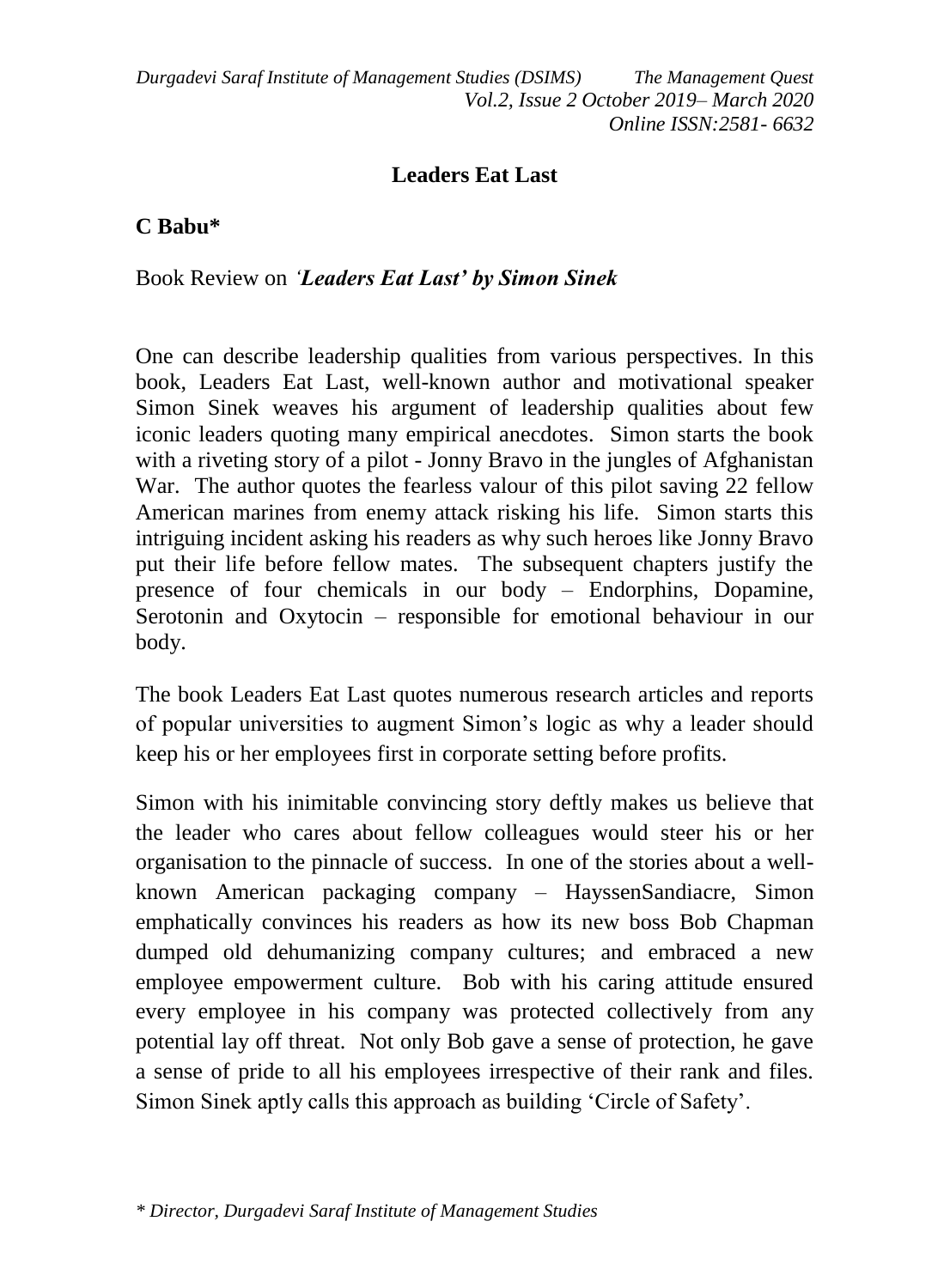While elaborating 'Circle of Safety', Simon quotes, Spartans of ancient Greece in his book. He illustrates that Spartans strongly believed that their Circle of Safety doesn't come from Spartans' Spears; but from the strength of their shields drawing a corporate parallel reminding everyone that the top management should not believe in abstract profits; instead they should breed more confidence among their employees and earn profit.

His inferences from various studies of Harvard Business Review, University of Canberra, University of College of London, Gallop Poll 2013 are quite illuminating. Simon Sinek fortunately doesn't believe in mincing words. He severely criticizes Jack Welch's approach of terminating 10 percent employees of his group companies on account of poor performance. Incidentally, Jack was also known as 'Neutron Jack' during his reign among his peers.

Simon logically argues his case with statistics as why lay off is a bad approach for any company's success. According to him lay off is the antithesis of success. He brings the success story of Costco, a well-known department store and its co-founder James Sinegal's successful journey. James took Costco to the next orbit without sacrificing his employees in bad times. His data presented on dashboard about General Electrical and Costco makes us believe if you trust and empower your employees in turbulent times, the reward will follow.

Simon being an anthropologist, in his subsequent chapters quotes the fact about how human beings survived as single tribe for the last 50,000 years. Simon presents the fact that we all belong to Homo Sapiens race and survived all the odds because of our innate nature and our ability to manage with insufficient resources.

The Book Leader Eat Last reminds many murky practices that are prevalent among many companies wherein top leaders selfishly promote their interest sacrificing fellow employees' welfare. Simon refers The National Institute of Mental Health's report that cautions the rising rates of depression and anxiety among employees.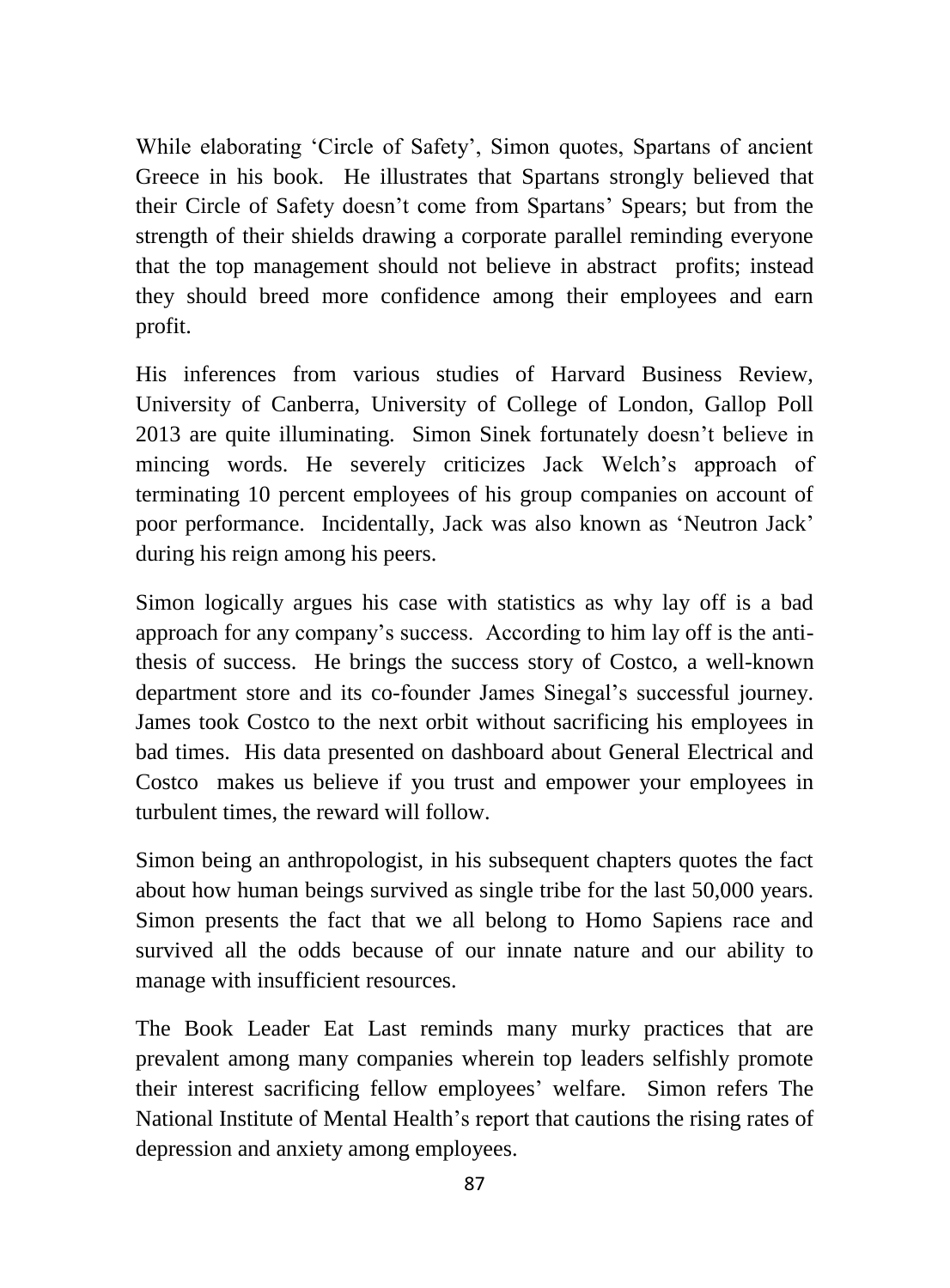In one of the chapters, Simon describes one harmful chemical 'Cortisol' of our body and how a few leaders are responsible for increasing this chemical. Cortisol is a chemical that rises in our body whenever we are stressed. Simon argues that a leader can build trust among his people even in worst situations by ensuring 'Circle of Safety'. For which, the leader should generate another happy chemical 'Oxytocin' by imbuing compassion and empathy.

Simon narrates the journey of Goldman Sachs a glorious company once upon a time that made millions for its investors.Unfortunately, the same company had to fail because of its change of culture. The management pushed employees' welfare of the company behind profits and rewarded its top executives with fancy salary. The author sharply criticizes many companies that profited from sacrificing their employees' jobs. At the same time, Simon praises many famous companies for their benevolent culture.

In the book, there was a mention about a scientist Spencer Silver of 3M company and his failure to come up with a strong adhesive as desired by his project team. However, his leaders encouraged him to further research on his so called 'failed product' a weak adhesive. Voila! There born 'Post it Note'. The rest was history! Simon accords his due credit to 3M for the right culture encouraging employees to fail in their innovative endeavors.

Simon Sinek's admiration for leaders of Marine Corps is quite evident in this book. His copious mention of stories about Marines Corps leaders and their sacrifices do give his readers some interesting perspectives. The name of this book has been borrowed from Marine Corps standard practices. In the Marine Corps, seniors always ate last letting juniors to pick up their meals.

The last few chapters focus on millennials. Simon calls them Abstract Generation. He justifies in his book as to why millennials always look for a quick fix and their quest for achievements; and their impatience to work under indifferent bosses. Simon reminds the readers about millennials'